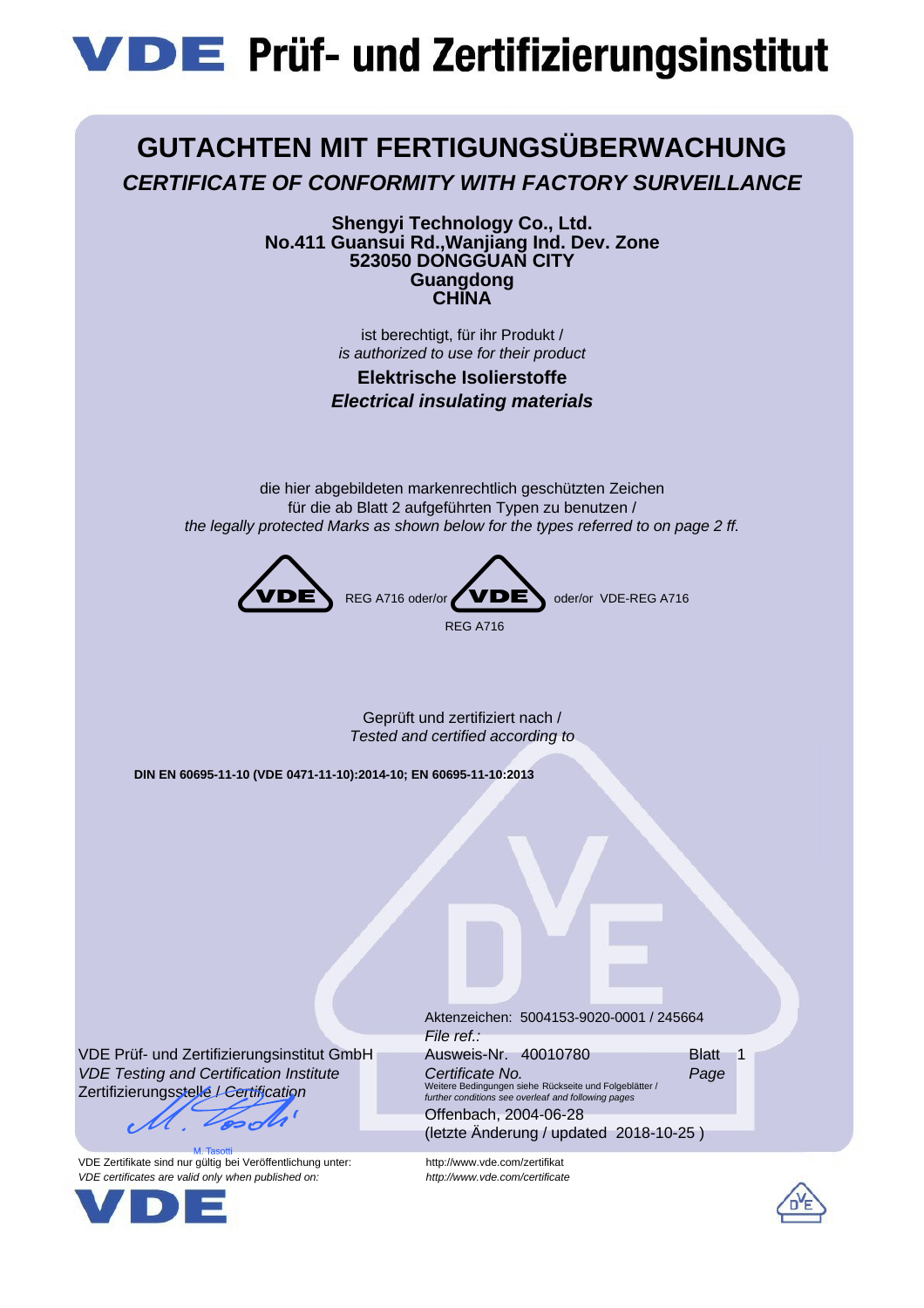## **VDE Prüf- und Zertifizierungsinstitut Gutachten mit Fertigungsüberwachung**

Ausweis-Nr. / *Certificate No.* 40010780 Blatt / *Page* 2

Name und Sitz des Genehmigungs-Inhabers / *Name and registered seat of the Certificate holder* Shengyi Technology Co., Ltd., No.411 Guansui Rd.,Wanjiang Ind. Dev. Zone, 523050 DONGGUAN CITY, Guangdong, CHINA

Aktenzeichen / *File ref.* letzte Änderung / *updated* Datum / *Date* 5004153-9020-0001 / 245664 / TL6 / BUK 2018-10-25 2004-06-28

Dieses Blatt gilt nur in Verbindung mit Blatt 1 des Gutachtens mit Fertigungsüberwachung Nr. 40010780. *This supplement is only valid in conjunction with page 1 of the Certificate of Conformity with factory surveillance No. 40010780.*

## **Elektrische Isolierstoffe** *Electrical insulating materials*

Typ(en) / *Type(s)*

**FR-4-S1130 (S0101 PREPREG) FR-4-S1141 (S0401 PREPREG) FR-4-S1170 (S0701 PREPREG) FR-4-S1600 FR-4-S1000 FR-4-S1000H FR-4-S1000-2M FR-4-S1000-2 FR-4-S1141 150 FR-4-S1150G FR-4-S1600L**

Weitere Angaben siehe Anlage Nr. 200E vom 2018-10-25 *Further information see Appendix No. 200E dated 2018-10-25*

\_\_\_\_\_\_\_\_\_\_\_\_\_\_\_\_\_\_\_\_\_\_\_\_\_\_\_\_\_\_\_\_\_\_\_\_\_\_\_\_\_\_\_\_\_\_\_\_\_\_\_\_\_\_\_\_\_\_\_\_\_\_\_\_\_\_\_\_\_\_\_\_\_\_\_\_\_\_\_\_\_\_

VDE Prüf- und Zertifizierungsinstitut GmbH *VDE Testing and Certification Institute* Fachgebiet TL6 *Section TL6*

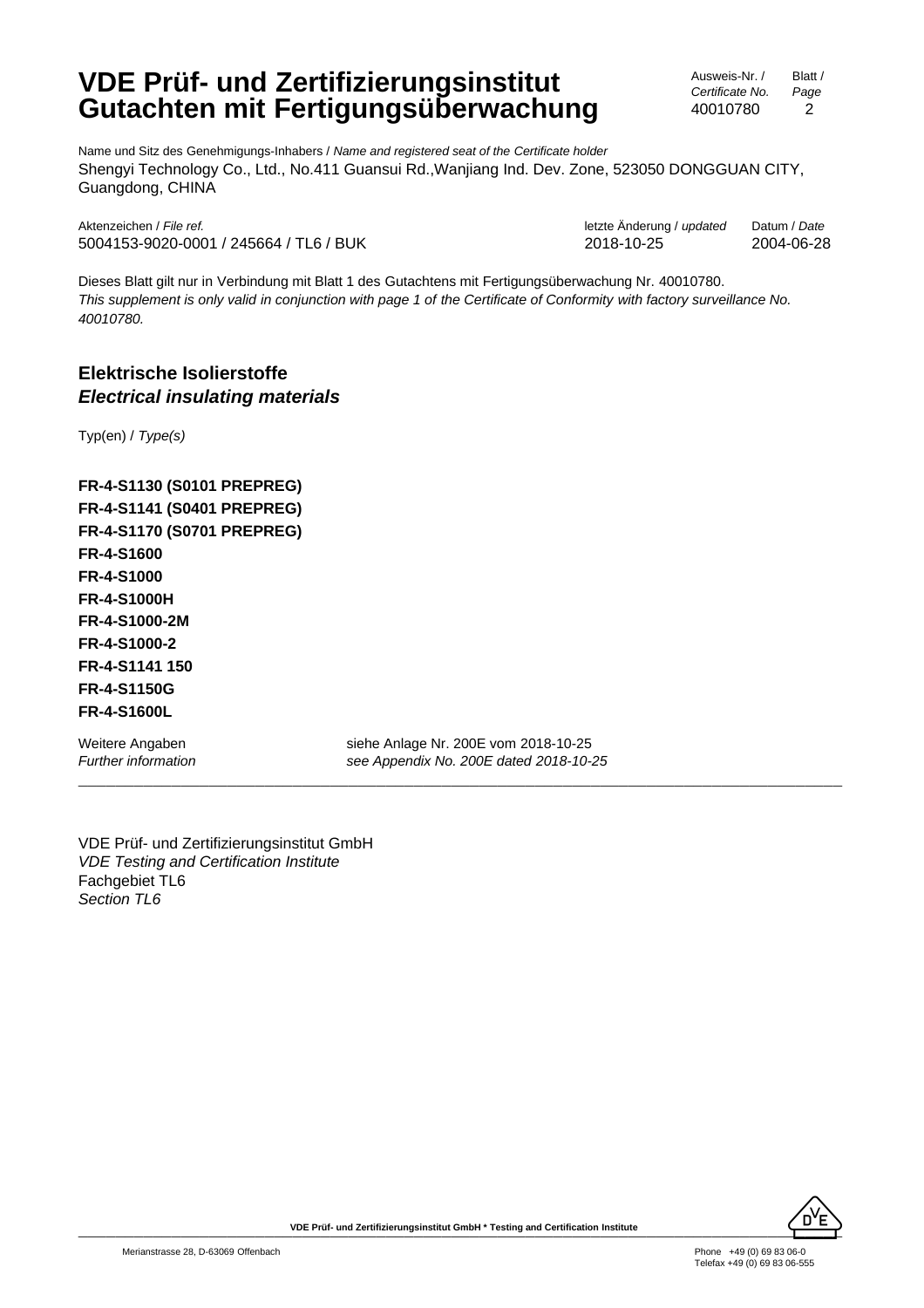# **VDE Prüf- und Zertifizierungsinstitut Gutachten mit Fertigungsüberwachung**

Ausweis-Nr. / *Certificate No.* Beiblatt / *Supplement*

40010780

Name und Sitz des Genehmigungs-Inhabers / *Name and registered seat of the Certificate holder* Shengyi Technology Co., Ltd., No.411 Guansui Rd.,Wanjiang Ind. Dev. Zone, 523050 DONGGUAN CITY, Guangdong, CHINA

Aktenzeichen / *File ref.* letzte Änderung / *updated* Datum / *Date* 5004153-9020-0001 / 245664 / TL6 / BUK 2018-10-25 2004-06-28

Dieses Beiblatt ist Bestandteil des Gutachtens mit Fertigungsüberwachung Nr. 40010780. *This supplement is part of the Certificate of Conformity with factory surveillance No. 40010780.*

## **Elektrische Isolierstoffe** *Electrical insulating materials*

**Fertigungsstätte(n)** *Place(s) of manufacture*

| Referenz/ <i>Reference</i> | Shengyi Technology Co., Ltd.                |
|----------------------------|---------------------------------------------|
| 30015665                   | No.411 Guansui Rd., Wanjiang Ind. Dev. Zone |
|                            | 523050 DONGGUAN CITY                        |
|                            | Guangdong                                   |
|                            | <b>CHINA</b>                                |

VDE Prüf- und Zertifizierungsinstitut GmbH *VDE Testing and Certification Institute* Fachgebiet TL6 *Section TL6*